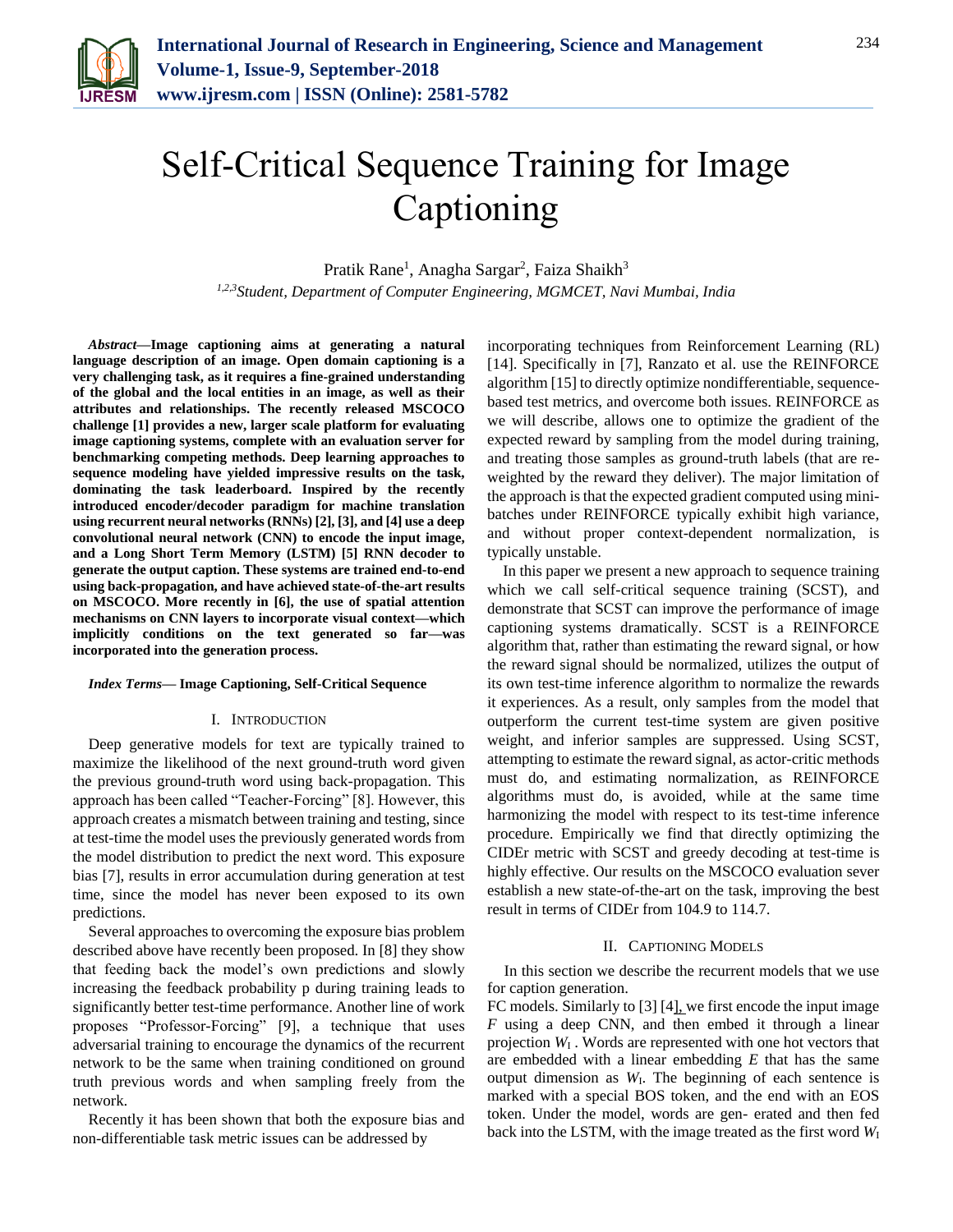

*CN N* (*F* ). The following up- dates for the hidden units and cells of an LSTM define the model [5]:

 $x_t = E1_w t - 1$  for  $t > 1$ ,  $x_1 = W_1 C N N(F)$  $i_t = \sigma (W_{ix}x_t + W_{ih}h_{t-1} + b_i)$  (Input Gate)  $f_t$  $= \sigma (W_{fx}x_t + W_{fh}h_{t-1} + b_f)$  (Forget Gate)  $o_t$  $= \sigma (W_{\text{ox}}x_t + W_{\text{oh}}h_{t-1} + b_0)$  (Output Gate)  $ct = it \mathcal{S}\varphi(Wz\otimes xxt + Wz\otimes hht-1 + b\otimes z) + ft \mathcal{S}ct-1$  $h_t = o_t$  (S)tanh( $c_t$ )  $s_t = W_s h_t$ 

where  $\varphi$  is a maxout non-linearity with 2 units ( denotes the units) and  $\sigma$  is the sigmoid function. We initialize  $h_0$  and  $c_0$  to zero. The LSTM outputs a distribution over the next word  $w_t$ using the softmax function:

$$
w_t \sim \text{softmax}(s_t) \qquad (1)
$$

## III. SELF-CRITICAL SEQUENCE TRAINING (SCST)

The central idea of the self-critical sequence training (SCST) approach is to baseline the REINFORCE algorithm with the reward obtained by the current model under the inference algorithm used at test time. The gradient of the negative reward of a sample  $w^s$  from the model w.r.t. to the softmax activations at time-step *t* then becomes

$$
\frac{\partial L(\theta)}{\partial s} = (r(w^-) - r(w^*)) (p_\theta(w_t|h_t) - 1_w s). \quad (9) \quad \epsilon
$$

where  $r(w)$  again is the reward obtained by the current model under the inference algorithm used at test time. Accordingly, samples from the model that return higher reward than *w*ˆ will be "pushed up", or increased in probability, while samples which result in lower reward will be suppressed. Like MIXER [7], SCST has all the advantages of REINFORCE algorithms, as it directly optimizes the true, sequence-level, evaluation metric, but avoids the usual scenario of having to learn a (context-dependent) *estimate* of expected future rewards as a baseline. In practice we have found that SCST has much lower variance, and can be more effectively trained on mini-batches of samples using SGD. Since the SCST baseline is based on the test-time estimate under the current model, SCST is forced to improve the performance of the model under the inference algorithm used at test time. This encourages training/test time consistency like the maximum likelihood-based approaches "Data as Demonstrator" [8], "Professor Forcing" [9], and E2E [7], but importantly, it can directly optimize sequence metrics. Finally, SCST is self-critical, and so avoids all the inherent training difficulties associated with actor-critic methods, where a second "critic" network must be trained to estimate value functions, and the actor must be trained on *estimated* value functions rather than actual rewards.

Another important generalization is to utilize the inference algorithm as a critic to replace the learned critic of traditional actor-critic approaches.

We have experimented with both TD-SCST and "True" SCST as described above on the MSCOCO task, but found that they did not lead to significant additional gain. We have also experimented with learning a control-variate for the SCST baseline on MSCOCO to no avail. Nevertheless, we anticipate that these generalizations will be important for other sequence modeling tasks, and policy-gradient-based RL more generally.

#### IV. EXPERIMENTS

Dataset. We evaluate our proposed method on the MSCOCO dataset [1]. For offline evaluation purposes we used the data splits from [21]. The training set contains 113*,* 287 images, along with 5 captions each. We use a set of 5*K* image for validation and report results on a test set of 5*K* images as well, as given in  $[21]$ . We report four widely used automatic evaluation metrics, BLEU-4, ROUGEL, METEOR, and CIDEr. We prune the vocabulary and drop any word that has countless then five, we end up with a vocabulary of size 10096 words.

1024 and 2 2048). These 13 layers are the odd layers of conv4 was omitted. This results in a feature vector of dimension Image Features 1) *FC Models.* We use two type of Features: a) (FC-2k) features, where we encode each image with Resnet-101 (101 layers) [22]. Note that we do not rescale or crop each image. Instead we encode the full image with the final convolutional layer of resnet, and apply average pooling, which results in a vector of dimension 2048. b) (FC-15K) features where we stack average pooled 13 layers of Resnet-101 (11 and conv5, with the exception of the 23rd layer of conv4, which 15360.

2) *Spatial CNN features for Attention models:* (Att2in) we encode each image using the residual convolutional neural network Resnet-101 [22]. Note that we do not rescale or crop the image. Instead we encode the full image with the final convolutional layer of Resnet-101, and apply spatially adaptive max-pooling so that the output has a fixed size of  $14 \times 14 \times$ 2048. At each time step the attention model produces an attention mask over the 196 spatial locations. This mask is applied and then the result is spatially averaged to produce a 2048 dimension representation of the attended portion of the image.



Fig. 1. Self-critical sequence training (SCST)

The weight put on words of a sampled sentence from the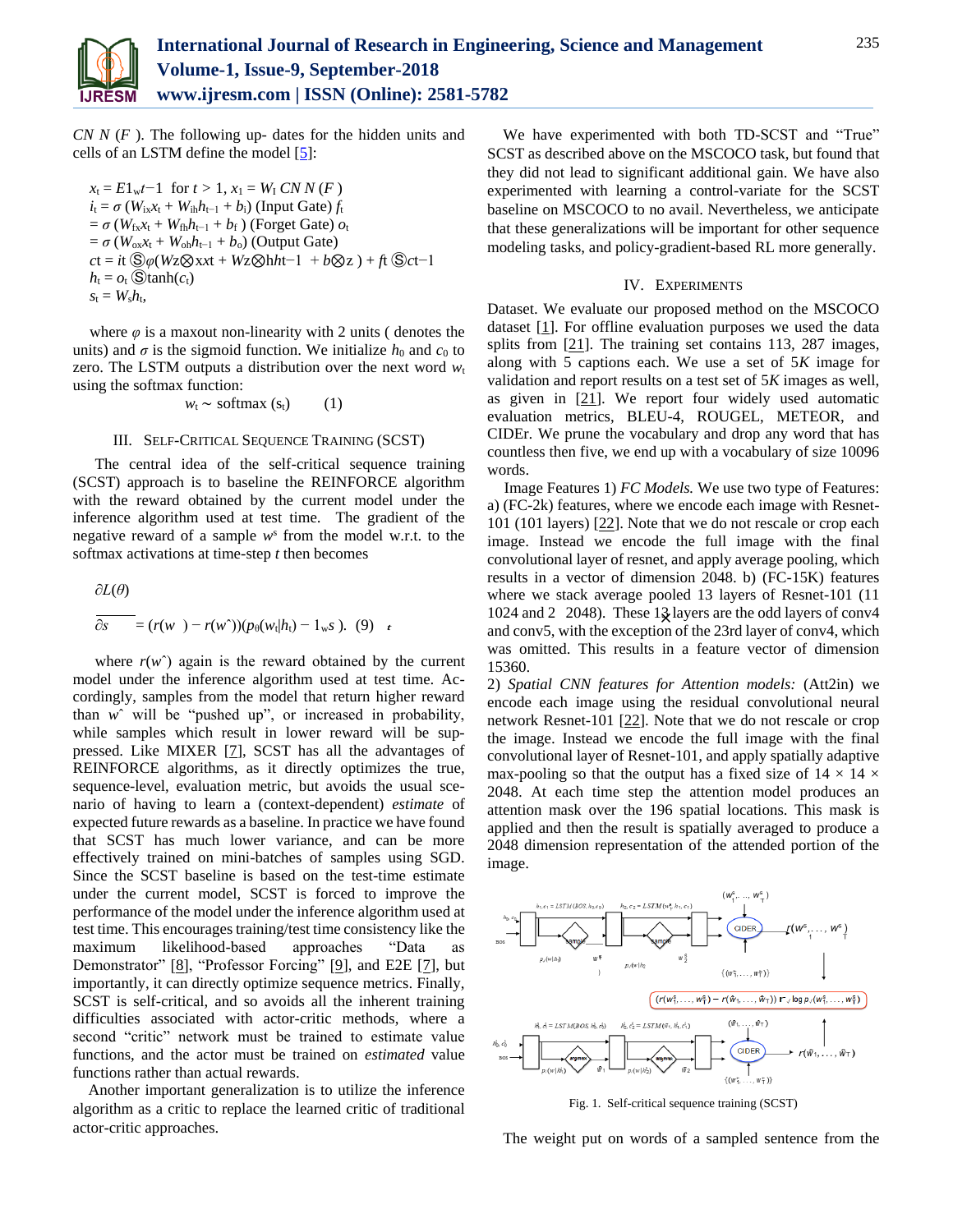

model is determined by the difference between the reward for the sampled sentence and the reward obtained by the estimated sentence under the test-time inference procedure (greedy inference depicted). This harmonizes learning with the inference procedure, and lowers the variance of the gradients, improving the training procedure.

Implementation Details. The LSTM hidden, image, word and attention embeddings dimension are fixed to 512 for all of the models discussed herein. All of our models are trained according to the following recipe, except where otherwise noted. We initialize all models by training the model under the XE objective using ADAM [20] optimizer with an initial learning rate of 5×10−4 . We anneal the learning rate by a factor of 0.8 every three epochs, and increase the probability of feeding back a sample of the word posterior by 0.05 every 5 epochs until we reach a feedback probability 0.25 [8]. We evaluate at each epoch the model on the development set and select the model with best CIDEr score as an initialization for SCST training. We then run SCST training initialized with the XE model to optimize the CIDEr metric (specifically, the CIDEr-D metric) using ADAM with a learning rate  $5 \times 10$ −5. Initially when experimenting with FC-2k and FC-15k models we utilized curriculum learning (CL) during training, as proposed in [7], by increasing the number of words that are sampled and trained under CIDEr by one each epoch (the prefix of the sentence remains under the XE criterion until eventually being subsumed). We have since realized that for the MSCOCO task CL is not required, and provides little to no boost in performance. The results reported here for the FC-2K and FC-15K models are trained with CL, while the attention models were trained directly on the entire sentence for all epochs after being initialized by the XE seed models.

TABLE I

| PERFORMANCE OF SELF-CRITICAL SEQUENCE TRAINING |       |                          |                     |               |  |  |
|------------------------------------------------|-------|--------------------------|---------------------|---------------|--|--|
| Training                                       |       | <b>Evaluation Metric</b> |                     |               |  |  |
| Metric                                         | CIDEr |                          | <b>BLEU4 ROUGEL</b> | <b>METEOR</b> |  |  |
| <b>XE</b>                                      | 90.9  | 28.6                     | 52.3                | 24.1          |  |  |
| XE (beam)                                      | 94.0  | 29.6                     | 52.6                | 25.2          |  |  |
| <b>MIXER-B</b>                                 | 101.9 | 30.9                     | 53.8                | 24.9          |  |  |
| <b>MIXER</b>                                   | 104.9 | 31.7                     | 54.3                | 25.4          |  |  |
| <b>SCST</b>                                    | 106.3 | 31.9                     | 54.3                | 25.5          |  |  |

The Table-1, Performance of self-critical sequence training (SCST) versus MIXER [7] and MIXER without a baseline (MIXER-B) on the test portion of the Karpathy splits when trained to optimize the CIDEr metric (FC-2K models). All improve the seed cross-entropy trained model, but SCST outperforms MIXER.

# V. EXAMPLE OF GENERATED CAPTIONS

Here we provide a qualitative example of the captions generated by our systems for the image in figure6. This picture is taken from the objects out-of-context (OOOC) dataset of images [24]. It depicts a boat situated in a un- usual context, and tests the ability of our models to compose descriptions of images that differ from those seen during training. The top 5 captions returned by the XE and SCST trained FC-2K, FC-15K, and attention model ensembles when deployed with a decoding "beam" of 5 are depicted in figure7 3. On this image the FC models fail completely, and the SCST-trained ensemble of attention models is the only system that is able to correctly describe the image. In general, we found that the performance of all captioning systems on MSCOCO data is qualitatively similar, while on images containing objects situated in an uncommon context [24] (i.e. unlike the MSCOCO training set) our attention models perform much better, and SCST-trained attention models output yet more accurate and descriptive captions. In general, we qualitatively found that SCST-trained attention models describe images more accurately, and with higher confidence, as reflected in Figure7, where the average of the log-likelihoods of the words in each generated caption are also depicted. Additional examples can be found in the supplementary material. Note that we found that Att2in attention models actually performed better than our Att2all models when applied to images "from the wild", so here we focus on demonstrating them.

| TABLE II                       |        |       |                               |      |  |  |  |  |
|--------------------------------|--------|-------|-------------------------------|------|--|--|--|--|
| <b>SINGLE BEST MODELS (XE)</b> |        |       |                               |      |  |  |  |  |
| Model                          | Search |       | <b>Evaluation Metric</b>      |      |  |  |  |  |
| Type                           | Method | CIDEr | <b>BLEU4 ROUGEL</b><br>METEOR |      |  |  |  |  |
| $FC-2K$                        | greedy | 90.9  | 28.6 52.3                     | 24.1 |  |  |  |  |
|                                | beam   | 94.0  | 29.6 52.6                     | 25.2 |  |  |  |  |
| $FC-15K$                       | greedy | 94.1  | 29.5 52.9                     | 24.4 |  |  |  |  |
|                                | beam   | 96.1  | 30.0 52.9                     | 25.2 |  |  |  |  |
| Att2in                         | greedy | 99.0  | 30.6 53.8                     | 25.2 |  |  |  |  |
|                                | beam   | 101.3 | 31.3 54.3                     | 26.0 |  |  |  |  |
| Att <sub>2all</sub>            | greedy | 97.9  | 29.3 53.4                     | 25.4 |  |  |  |  |
| (RL seed)                      | beam   | 99.4  | 30.0 53.4                     | 25.9 |  |  |  |  |

| <b>TABLE III</b>                            |        |        |                          |                     |               |  |  |
|---------------------------------------------|--------|--------|--------------------------|---------------------|---------------|--|--|
| SINGLE BEST MODELS (SCST UNLESS NOTED O.W.) |        |        |                          |                     |               |  |  |
| Model                                       | Search |        | <b>Evaluation Metric</b> |                     |               |  |  |
| Type                                        | Method | CIDEr. |                          | <b>BLEU4 ROUGEL</b> | <b>METEOR</b> |  |  |
| $FC-2K$                                     | greedy | 106.3  | 31.9                     | 54.3                | 25.5          |  |  |
|                                             | beam   | 106.3  | 31.9                     | 54.3                | 25.5          |  |  |
| $FC-15K$                                    | greedy | 106.4  | 32.2                     | 54.6                | 25.5          |  |  |
|                                             | beam   | 106.6  | 32.4                     | 54.7                | 25.6          |  |  |
| Att2in                                      | greedy | 111.3  | 33.3                     | 55.2                | 26.3          |  |  |
|                                             | beam   | 111.4  | 33.3                     | 55.3                | 26.3          |  |  |
| 4 Att2all                                   | greedy | 110.2  | 32.7                     | 55.1                | 26.0          |  |  |
| (REINF.)                                    | beam   | 110.5  | 32.8                     | 55.2                | 26.1          |  |  |
| 4 Att2all                                   | greedy | 112.9  | 34.0                     | 55.5                | 26.4          |  |  |
| (MIXER-                                     | beam   | 113.0  | 34.1                     | 55.5                | 26.5          |  |  |
| CL)                                         |        |        |                          |                     |               |  |  |
| Att <sub>2all</sub>                         | greedy | 113.7  | 34.1                     | 55.6                | 26.6          |  |  |
|                                             | beam   | 114.0  | 34.2                     | 55.7                | 26.7          |  |  |

Table 2: Performance of the best XE and corr. SCST-trained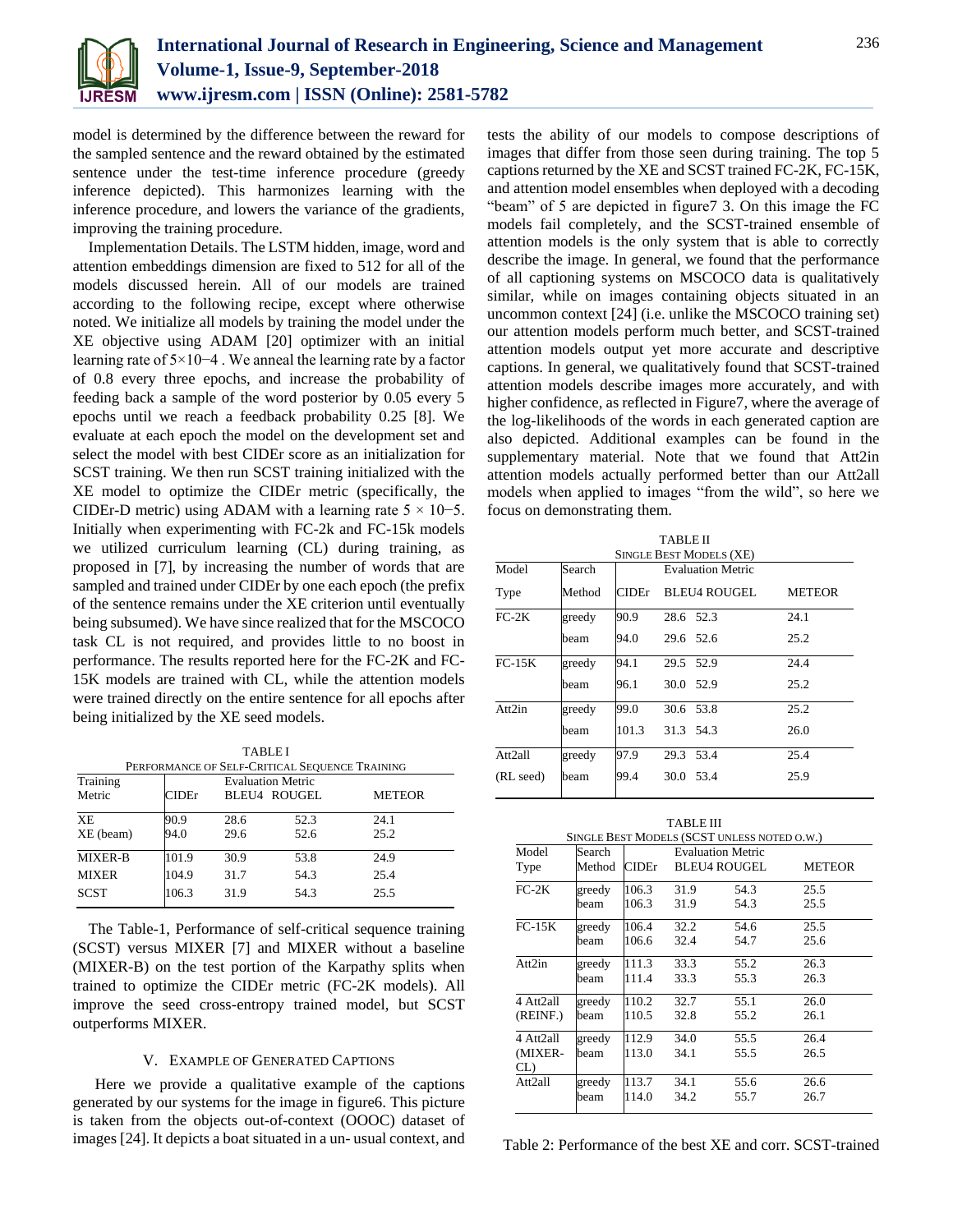

single models on the Karpathy test split (best of 4 random seeds). The results obtained via the greedy decoding and optimized beam search are depicted. Models learned using SCST were trained to directly optimize the CIDEr metric.

| <b>TABLE IV</b>              |        |       |                          |      |      |  |  |
|------------------------------|--------|-------|--------------------------|------|------|--|--|
| <b>ENSEMBLED MODELS (XE)</b> |        |       |                          |      |      |  |  |
| Model                        | Search |       | <b>Evaluation Metric</b> |      |      |  |  |
| Type                         | Method | CIDEr | BLEU4 ROUGEL<br>METEOR   |      |      |  |  |
|                              |        |       |                          |      |      |  |  |
| 4 FC-2K                      | greedy | 96.3  | 30.1                     | 53.5 | 24.8 |  |  |
|                              | beam   | 99.2  | 31.2                     | 53.9 | 25.8 |  |  |
|                              |        |       |                          |      |      |  |  |
| 4 FC-15K                     | greedy | 97.7  | 30.7                     | 53.8 | 25.0 |  |  |
|                              | beam   | 100.7 | 31.7                     | 54.2 | 26.0 |  |  |
|                              |        |       |                          |      |      |  |  |
| 4 Att2in                     | greedy | 102.8 | 32.0                     | 54.7 | 25.7 |  |  |
|                              | beam   | 106.5 | 32.8                     | 55.1 | 26.7 |  |  |
|                              |        |       |                          |      |      |  |  |
| Att2all                      | greedy | 102.0 | 31.2                     | 54.4 | 26.0 |  |  |
| (RL seeds)                   | beam   | 104.7 | 32.2                     | 54.8 | 26.7 |  |  |
|                              |        |       |                          |      |      |  |  |

MIXER less CL results (MIXER-) are also included. TABLE V

| ENSEMBLED MODELS (SCST UNLESS O.W. NOTED) |        |              |                          |                     |        |
|-------------------------------------------|--------|--------------|--------------------------|---------------------|--------|
| Model                                     | Search |              | <b>Evaluation Metric</b> |                     |        |
| Type                                      | Method | <b>CIDEr</b> |                          | <b>BLEU4 ROUGEL</b> | METEOR |
|                                           |        |              |                          |                     |        |
| 4 FC-2K                                   | greedy | 108.9        | 33.1                     | 54.9                | 25.7   |
|                                           | beam   | 108.9        | 33.2                     | 54.9                | 25.7   |
|                                           |        |              |                          |                     |        |
| 4 FC-15K                                  | greedy | 110.4        | 33.4                     | 55.4                | 26.1   |
|                                           | heam   | 110.4        | 33.4                     | 55.4                | 26.2   |
|                                           |        |              |                          |                     |        |
| 4 Att2in                                  | greedy | 114.7        | 34.6                     | 56.2                | 26.8   |
|                                           | beam   | 115.2        | 34.8                     | 56.3                | 26.9   |
|                                           |        |              |                          |                     |        |
| 4 Att2all                                 | greedy | 113.8        | 34.2                     | 56.0                | 26.5   |
| (REINF.)                                  | heam   | 113.6        | 33.9                     | 55.9                | 26.5   |
|                                           |        |              |                          |                     |        |
| 4 Att2all                                 | greedy | 116.6        | 34.9                     | 56.3                | 26.9   |
| (MIXER-CL)                                | heam   | 116.7        | 35.1                     | 56.4                | 26.9   |
|                                           |        |              |                          |                     |        |
| 4 Att2all                                 | greedy | 116.8        | 35.2                     | 56.5                | 27.0   |
|                                           | beam   | 117.5        | 35.4                     | 56.6                | 27.1   |
|                                           |        |              |                          |                     |        |

| TABLE VI<br>ENSEMBLED MODELS (SCST UNLESS O.W. NOTED) |                                                                           |      |      |      |  |  |
|-------------------------------------------------------|---------------------------------------------------------------------------|------|------|------|--|--|
| Ensemble<br>SCST models                               | <b>Evaluation Metric</b><br>CIDEr<br><b>BLEU4 ROUGEL</b><br><b>METEOR</b> |      |      |      |  |  |
| Ens. $4 (Att2all)$                                    | 114.7                                                                     | 35.2 | 56.3 | 27.0 |  |  |
| Ens. $4 (Att2in)$                                     | 112.3                                                                     | 34.4 | 55.9 | 26.8 |  |  |
| Previous best                                         | 104.9                                                                     | 34.3 | 55.2 | 26.6 |  |  |

Table 3: Performance of Ensembled XE and SCST-trained models on the Karpathy test split (ensembled over 4 random seeds). The models learned using self-critical sequence training (SCST) were trained to optimize the CIDEr met- ric. MIXER less CL results (MIXER-) are also included.

Table 4: Performance of 4 ensembled attention models

trained with self-critical sequence training (SCST) on the official MSCOCO evaluation server (5 reference captions). The previous best result on the leader board (as of 04/10/2017) is also depicted [\(http://mscoco.org/dataset/#captions](http://mscoco.org/dataset/#captions-leaderboard)[leaderboard,](http://mscoco.org/dataset/#captions-leaderboard) Table C5, Watson Multimodal).



Fig. 2. Picture of a common object in MSCOCO (a giraffe) situated in an uncommon context (Out of COCO domain) [24]



Fig. 3. Captions generated by various models

#### VI. DISCUSSION AND FUTURE WORK

In this paper we have presented a simple and efficient approach to more effectively base lining the REINFORCE algorithm for policy-gradient based RL, which allows us to more effectively train on non-differentiable metrics, and leads to significant improvements in captioning performance on MSCOCO—our results on the MSCOCO evaluation sever establish a new state-of-the-art on the task. The self-critical approach, which normalizes the reward obtained by sampled sentences with the reward obtained by the model under the testtime inference algorithm is intuitive, and avoids having to estimate both action-dependent and action-independent reward functions.

#### VII. CONCLUSION

This work has focused on optimizing the CIDEr metric, since, as discussed in the paper, optimizing CIDER substantially improves all MSCOCO evaluation metrics, as was shown in tables 4 and 5 and is depicted in figure 8. Nevertheless, directly optimizing another metric does lead to